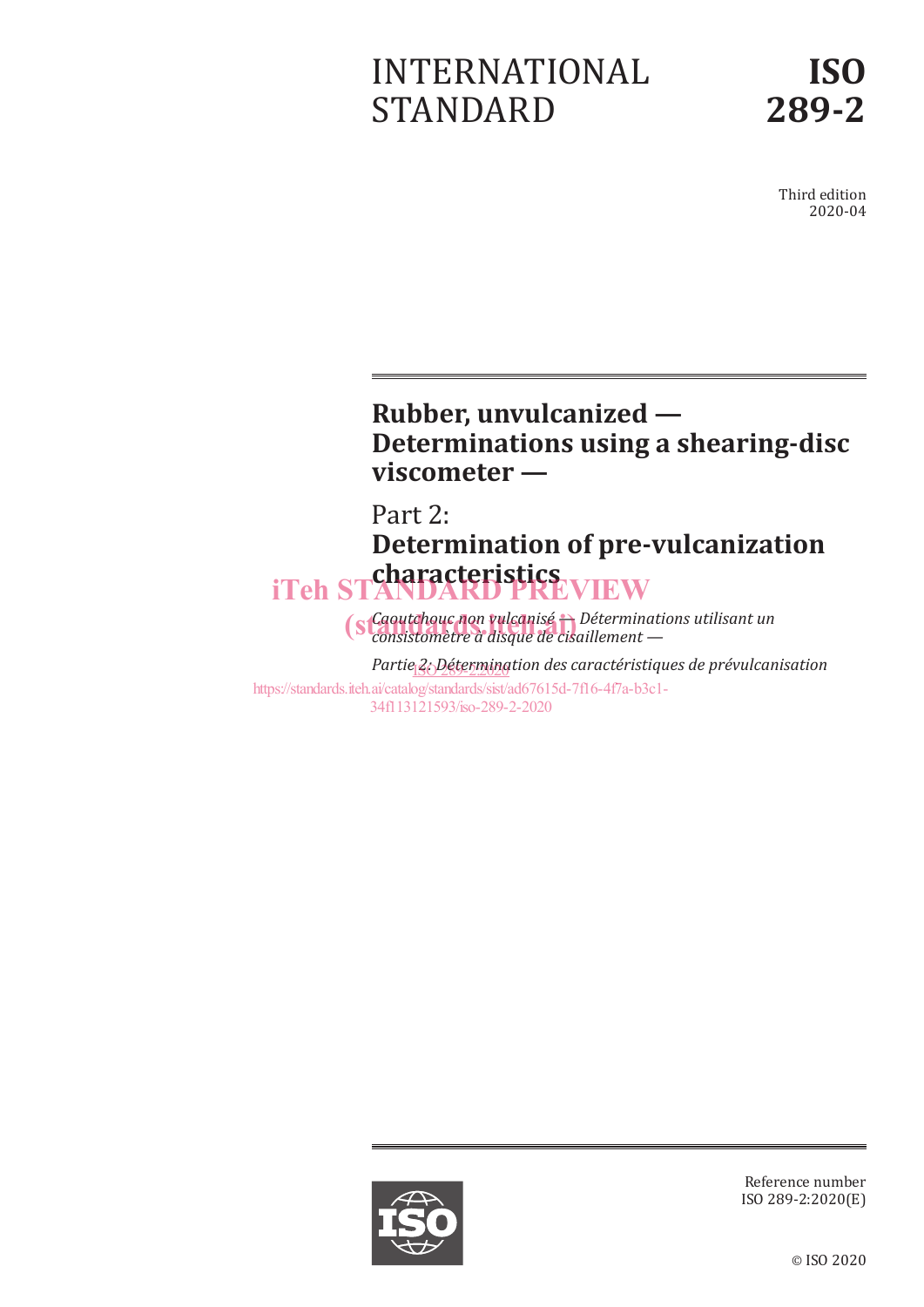## iTeh STANDARD PREVIEW (standards.iteh.ai)

ISO 289-2:2020 https://standards.iteh.ai/catalog/standards/sist/ad67615d-7f16-4f7a-b3c1- 34f113121593/iso-289-2-2020



#### **COPYRIGHT PROTECTED DOCUMENT**

#### © ISO 2020

All rights reserved. Unless otherwise specified, or required in the context of its implementation, no part of this publication may be reproduced or utilized otherwise in any form or by any means, electronic or mechanical, including photocopying, or posting on the internet or an intranet, without prior written permission. Permission can be requested from either ISO at the address below or ISO's member body in the country of the requester.

ISO copyright office CP 401 • Ch. de Blandonnet 8 CH-1214 Vernier, Geneva Phone: +41 22 749 01 11 Fax: +41 22 749 09 47 Email: copyright@iso.org Website: www.iso.org

Published in Switzerland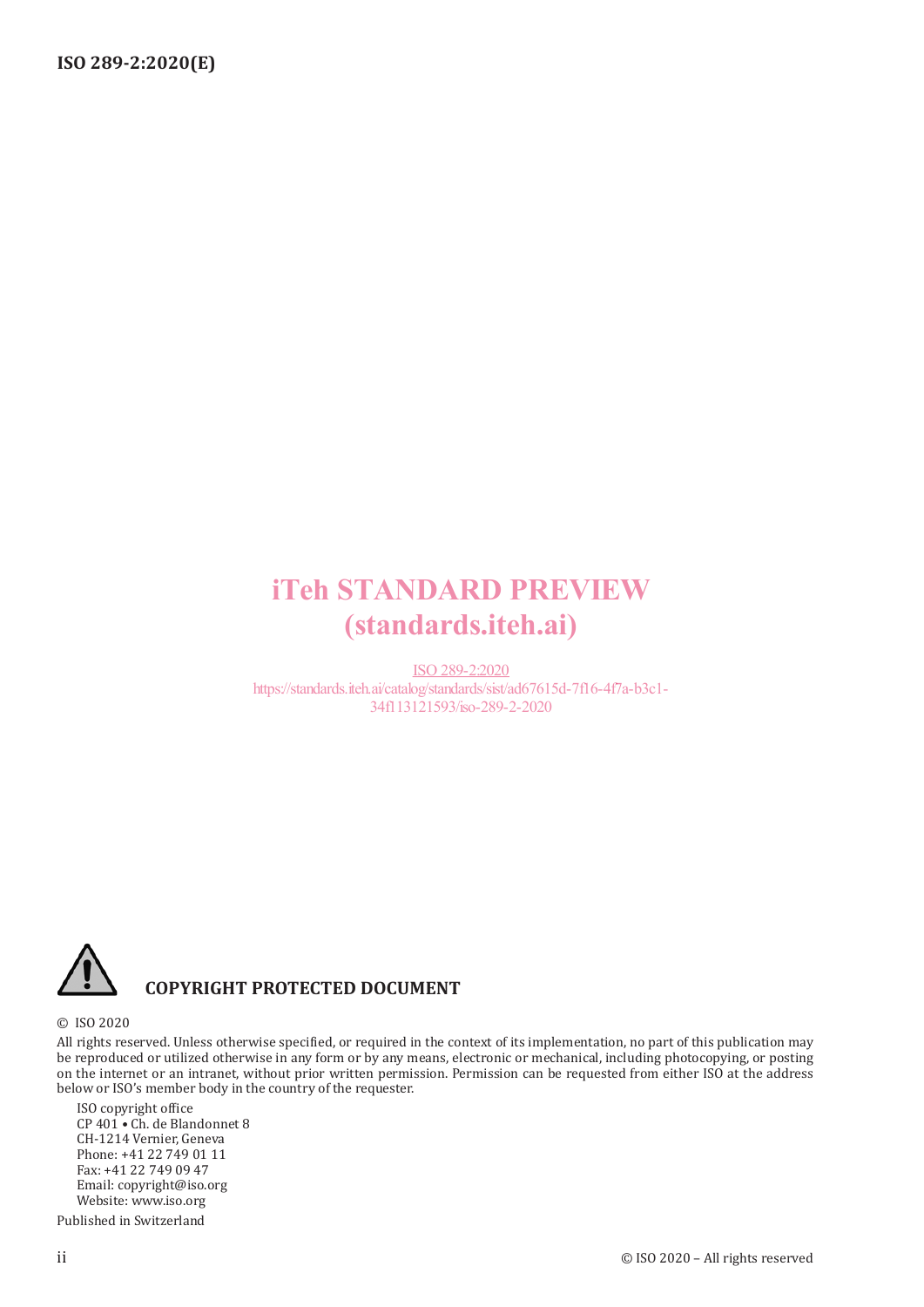Page

## **Contents**

| 1  | $\textbf{Scope} \texttt{} \texttt{} \texttt{} \texttt{} \texttt{} \texttt{} \texttt{} \texttt{} \texttt{} \texttt{} \texttt{} \texttt{} \texttt{} \texttt{} \texttt{} \texttt{} \texttt{} \texttt{} \texttt{} \texttt{} \texttt{} \texttt{} \texttt{} \texttt{} \texttt{} \texttt{} \texttt{} \texttt{} \texttt{} \texttt{} \texttt{} \texttt{} \texttt{} \texttt{} \texttt{} \texttt{$ |  |
|----|-----------------------------------------------------------------------------------------------------------------------------------------------------------------------------------------------------------------------------------------------------------------------------------------------------------------------------------------------------------------------------------------|--|
|    |                                                                                                                                                                                                                                                                                                                                                                                         |  |
| 3  |                                                                                                                                                                                                                                                                                                                                                                                         |  |
|    |                                                                                                                                                                                                                                                                                                                                                                                         |  |
| 5  |                                                                                                                                                                                                                                                                                                                                                                                         |  |
| 6  |                                                                                                                                                                                                                                                                                                                                                                                         |  |
| 7  |                                                                                                                                                                                                                                                                                                                                                                                         |  |
| 8  |                                                                                                                                                                                                                                                                                                                                                                                         |  |
| 9  |                                                                                                                                                                                                                                                                                                                                                                                         |  |
| 10 | Precision 33                                                                                                                                                                                                                                                                                                                                                                            |  |
| 11 |                                                                                                                                                                                                                                                                                                                                                                                         |  |
|    | Annex A (informative) Calibration schedule                                                                                                                                                                                                                                                                                                                                              |  |
|    |                                                                                                                                                                                                                                                                                                                                                                                         |  |
|    | Bibliography iTch STANDARD PREVIEW                                                                                                                                                                                                                                                                                                                                                      |  |
|    |                                                                                                                                                                                                                                                                                                                                                                                         |  |

# (standards.iteh.ai)

ISO 289-2:2020 https://standards.iteh.ai/catalog/standards/sist/ad67615d-7f16-4f7a-b3c1-34f113121593/iso-289-2-2020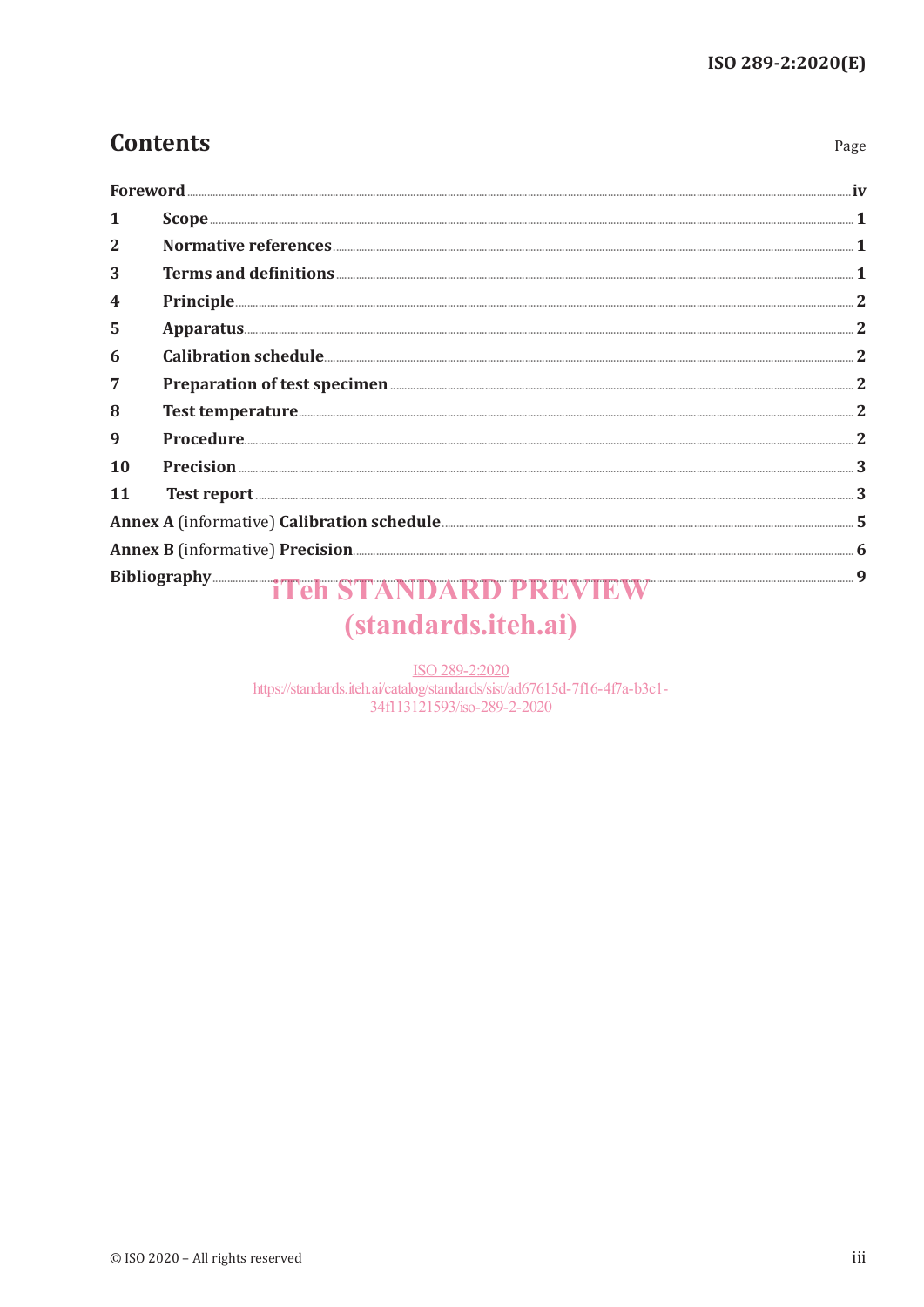## **Foreword**

ISO (the International Organization for Standardization) is a worldwide federation of national standards bodies (ISO member bodies). The work of preparing International Standards is normally carried out through ISO technical committees. Each member body interested in a subject for which a technical committee has been established has the right to be represented on that committee. International organizations, governmental and non-governmental, in liaison with ISO, also take part in the work. ISO collaborates closely with the International Electrotechnical Commission (IEC) on all matters of electrotechnical standardization.

The procedures used to develop this document and those intended for its further maintenance are described in the ISO/IEC Directives, Part 1. In particular, the different approval criteria needed for the different types of ISO documents should be noted. This document was drafted in accordance with the editorial rules of the ISO/IEC Directives, Part 2 (see www.iso.org/directives).

Attention is drawn to the possibility that some of the elements of this document may be the subject of patent rights. ISO shall not be held responsible for identifying any or all such patent rights. Details of any patent rights identified during the development of the document will be in the Introduction and/or on the ISO list of patent declarations received (see www.iso.org/patents).

Any trade name used in this document is information given for the convenience of users and does not constitute an endorsement.

For an explanation of the voluntary nature of standards, the meaning of ISO specific terms and expressions related to conformity assessment, as well as information about ISO's adherence to the<br>World Trade Organization (WTO) principles in the Technical Barriers to Trade (TBT), see www.iso.org/ World Trade Organization (WTO) principles in the Technical Barriers to Trade (TBT), see www.iso.org/ iso/foreword.html. (standards.iteh.ai)

This document was prepared by Technical Committee ISO/TC 45, *Rubber and rubber products*, Subcommittee SC 2, *Testing and analysis*. ISO 289-2:2020 https://standards.iteh.ai/catalog/standards/sist/ad67615d-7f16-4f7a-b3c1-

This third edition cancels and replaces the second edition (ISO-28912:2016), which has been technically revised.

The main change compared to the previous edition is that the precision statement in Annex B has been updated after a new ITP was performed.

A list of all parts in the ISO 289 series can be found on the ISO website.

Any feedback or questions on this document should be directed to the user's national standards body. A complete listing of these bodies can be found at www.iso.org/members.html.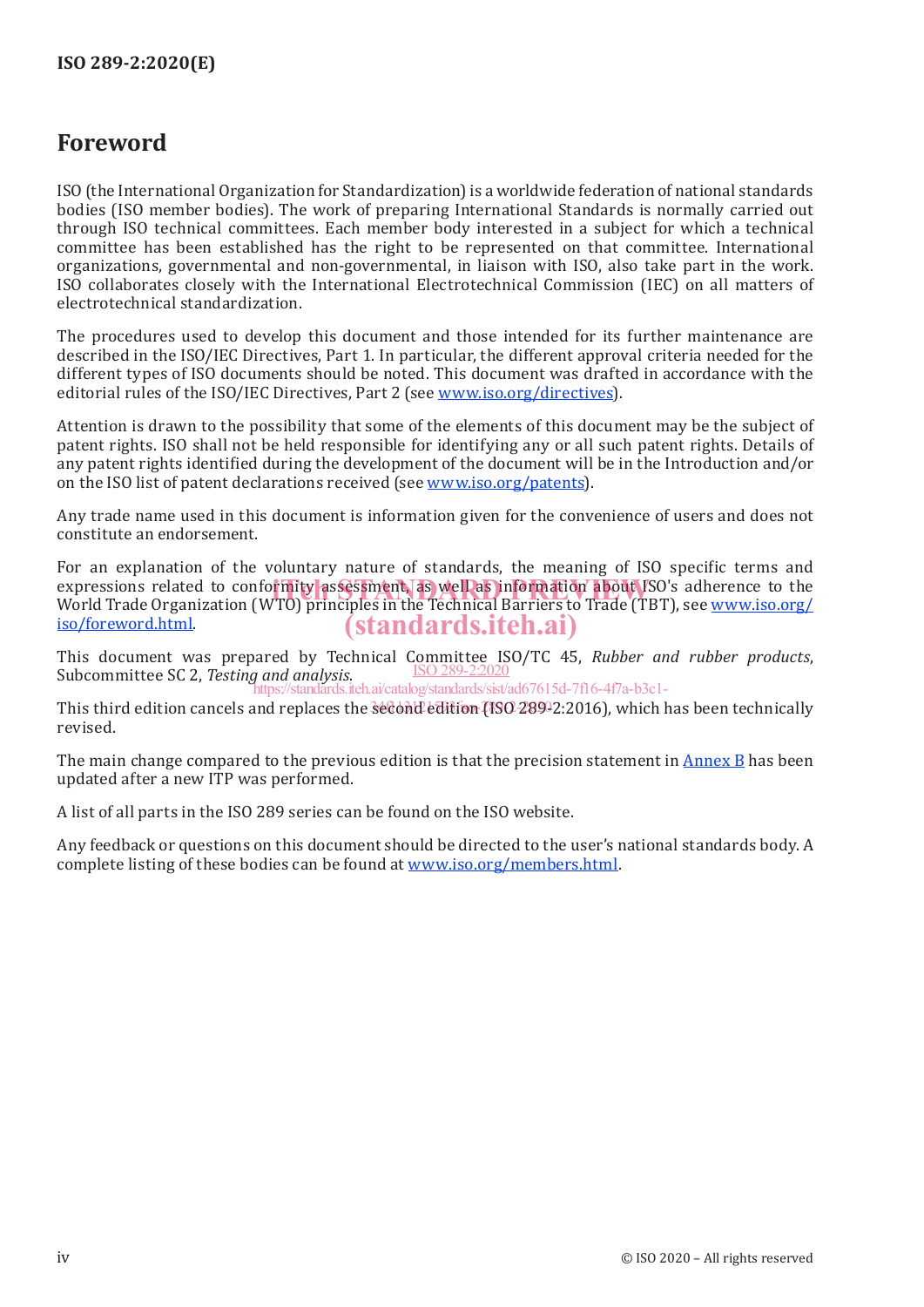## **Rubber, unvulcanized — Determinations using a shearingdisc viscometer —**

## Part 2: **Determination of pre-vulcanization characteristics**

**WARNING 1 — Persons using this document should be familiar with normal laboratory practice. This document does not purport to address all of the safety problems, if any, associated with its use. It is the responsibility of the user to establish appropriate safety and health practices and to determine the applicability of any other restrictions.**

**WARNING 2 — Certain procedures specified in this document mightinvolve the use or generation of substances, or the generation of waste, that could constitute a local environmental hazard. Reference should be made to appropriate documentation on safe handling and disposal after use.**

#### **1 Scope**

This document specifies a method for determining the pre-vulcanization characteristics of compounded rubber. iTeh STANDARD PREVIEW

The pre-vulcanization characteristics determined by this method provide a means of estimating how The pre-vulcanization characteristics determined by this method provide a means of esti<br>long compounded rubber can be maintained at high temperatures and remain processable.

#### ISO 289-2:2020

#### **2 Normative references** iteh.ai/catalog/standards/sist/ad67615d-7f16-4f7a-b3c1-

The following documents are referred to in the text in such a way that some or all of their content constitutes requirements of this document. For dated references, only the edition cited applies. For undated references, the latest edition of the referenced document (including any amendments) applies. 34f113121593/iso-289-2-2020

ISO 289-1, *Rubber, unvulcanized — Determinations using a shearing-disc viscometer — Part 1: Determination of Mooney viscosity*

#### **3 Terms and definitions**

For the purposes of this document, the following terms and definitions apply.

ISO and IEC maintain terminological databases for use in standardization at the following addresses:

- ISO Online browsing platform: available at https://www.iso.org/obp
- IEC Electropedia: available at http://www.electropedia.org/

#### **3.1 pre-vulcanization time**

#### **scorch time**

time including warm-up time, for the viscosity to increase by a specified amount from the minimum value

Note 1 to entry: It is expressed in minutes.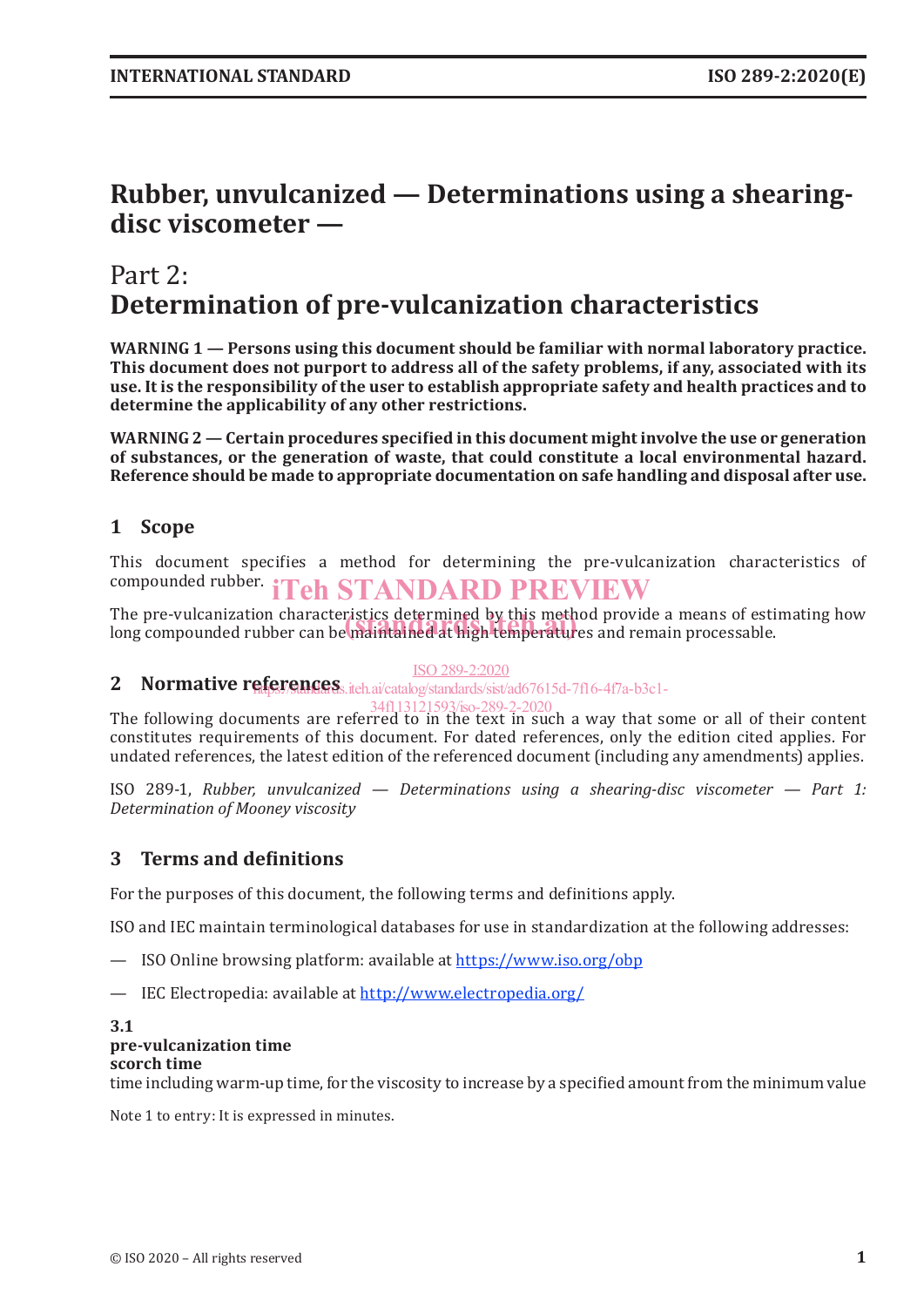#### **4 Principle**

The test consists of determining how the Mooney viscosity of the rubber compound changes with running time at a specified temperature relevant to the process for which the compound is to be used. The time at which the Mooney viscosity has increased by a specified number of units is recorded.

#### **5 Apparatus**

The apparatus specified in ISO 289-1 shall be used. It is permissible to use the small rotor for highviscosity compounds.

#### **6 Calibration schedule**

See Annex A.

#### **7 Preparation of test specimen**

Prepare the two discs comprising the test specimen from a sheet of rubber compound, using the procedure for preparation of test pieces described in ISO 289-1.

#### **8 Test temperature**

Choose a test temperature relevant to the process for which the compound is to be used.

#### **9 Procedure**

## (standards.iteh.ai)

Use the procedure described in ISO 289-1. The pre-heating time shall be 1 min, and the test shall be continued until the viscosity reaches the specified number  $\theta$  units above the minimum. When a large rotor is used, the increase is specified as five units and when a small rotor is used, the increase is specified as three units. The corresponding pre-vulcanization times are designated  $t<sub>5</sub>$  and  $t<sub>3</sub>$ , respectively. A typical trace obtained with the large rotor is shown in Figure 1. ISO 289-2:2020 https://standards.iteh.ai/catalog/standards/sist/ad67615d-7f16-4f7a-b3c1-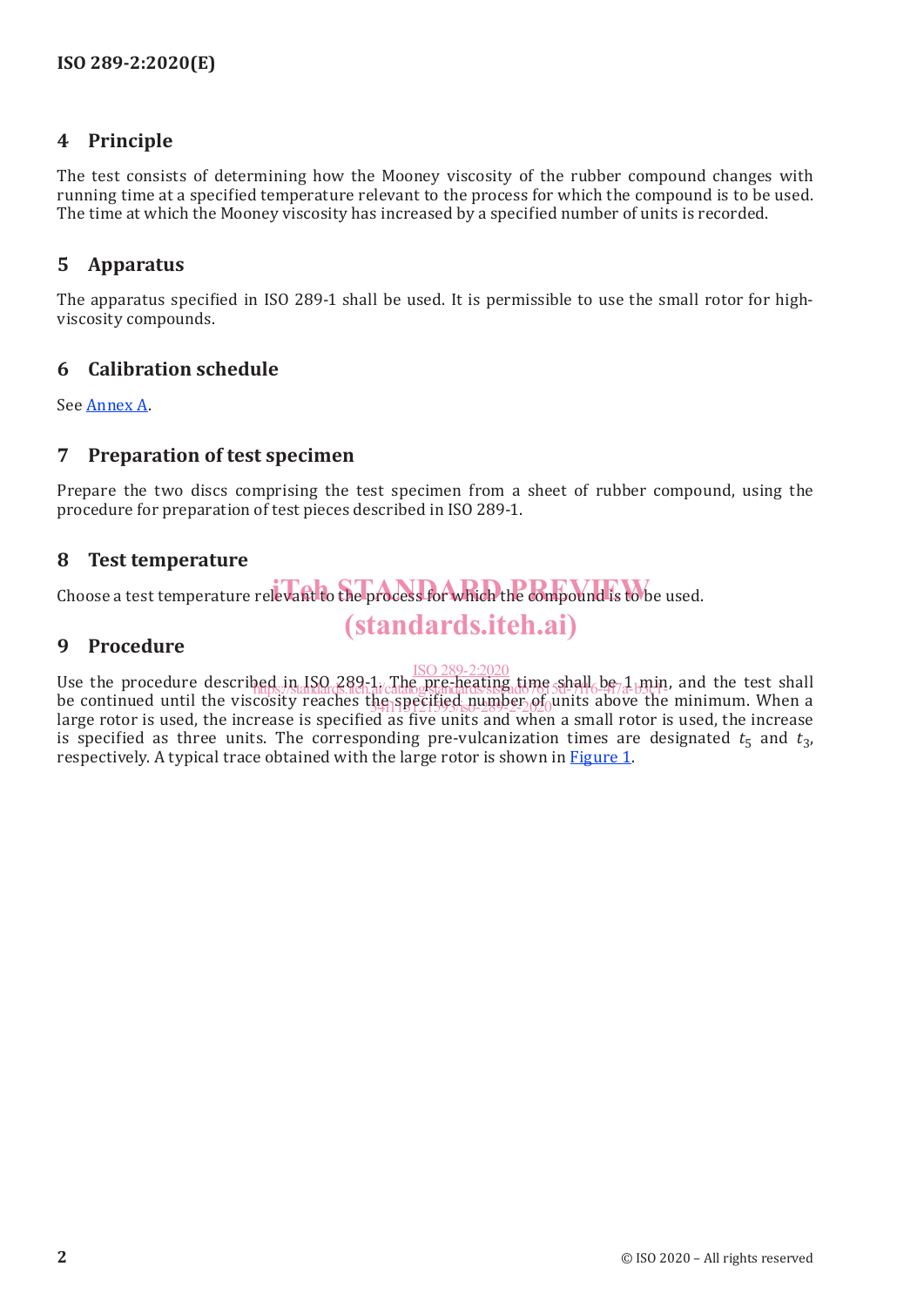

- 1 rotor started 34f113121593/iso-289-2-2020
- 2 minimum viscosity value
- 3 5 units
- 4 1 min

#### **Figure 1 — Determination of the pre-vulcanization or scorch time using the large rotor (increase in viscosity = 5 units)**

#### **10 Precision**

See Annex B.

#### **11 Test report**

The test report shall include the following information:

- a) sample details:
	- 1) full description of the sample and its origin;
	- 2) details of compounded rubbers, if applicable;
- b) details of the preparation of the test pieces,
- c) a reference to this document, i.e. ISO 289-2:2020;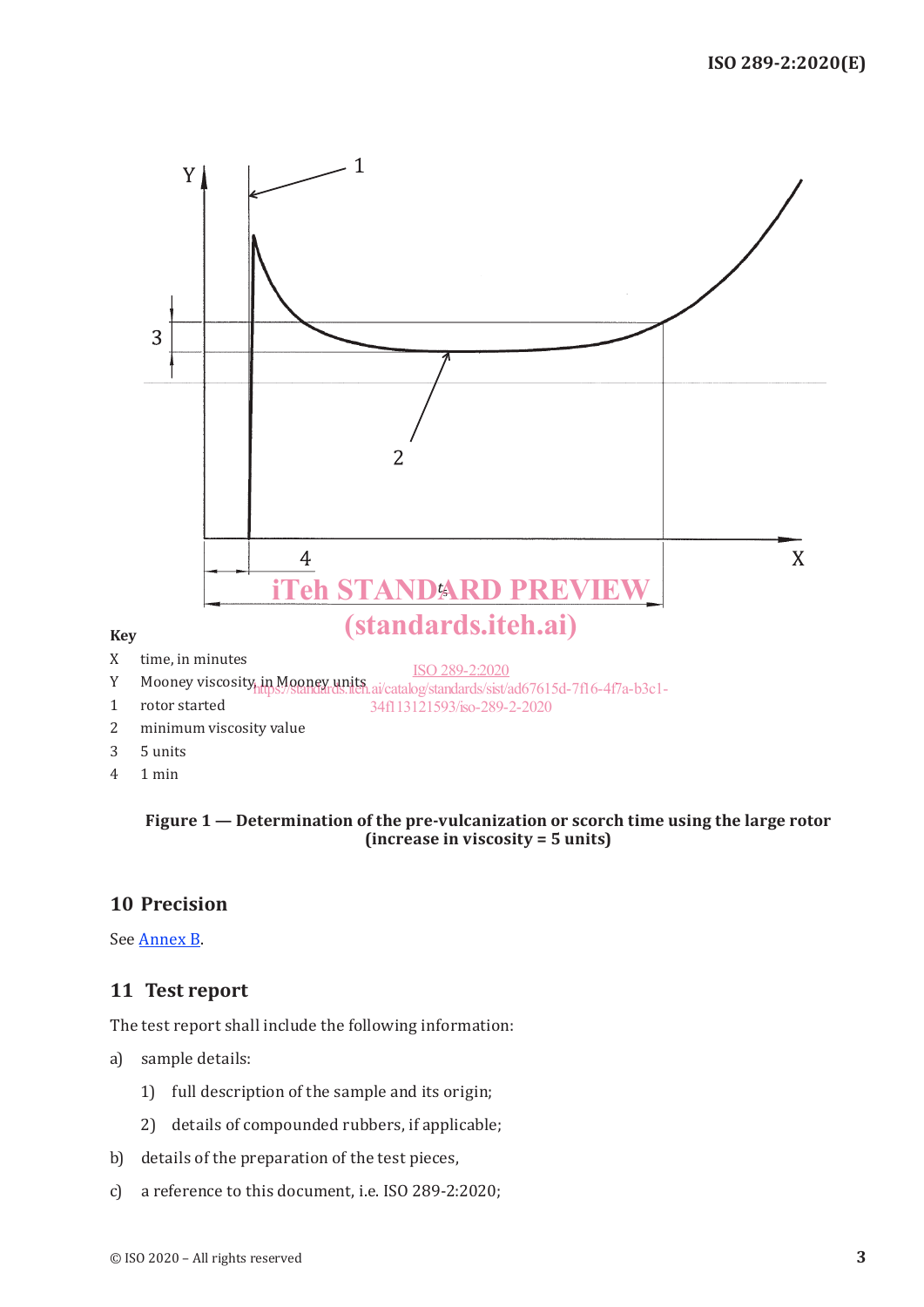- d) a description of the apparatus used, including the model used, the manufacturer of the apparatus and the rotor size (large or small),
- e) test details:
	- 1) the test temperature;
	- 2) the die-closing force, if other than 11,5 kN;
	- 3) details of any procedures not specified in this document;
- f) test results:
	- 1) the minimum viscosity, in Mooney units;
	- 2) the pre-vulcanization or scorch time  $(t_5$  or  $t_3$ ), in minutes;
- g) date(s) of test.

## iTeh STANDARD PREVIEW (standards.iteh.ai)

ISO 289-2:2020 https://standards.iteh.ai/catalog/standards/sist/ad67615d-7f16-4f7a-b3c1- 34f113121593/iso-289-2-2020